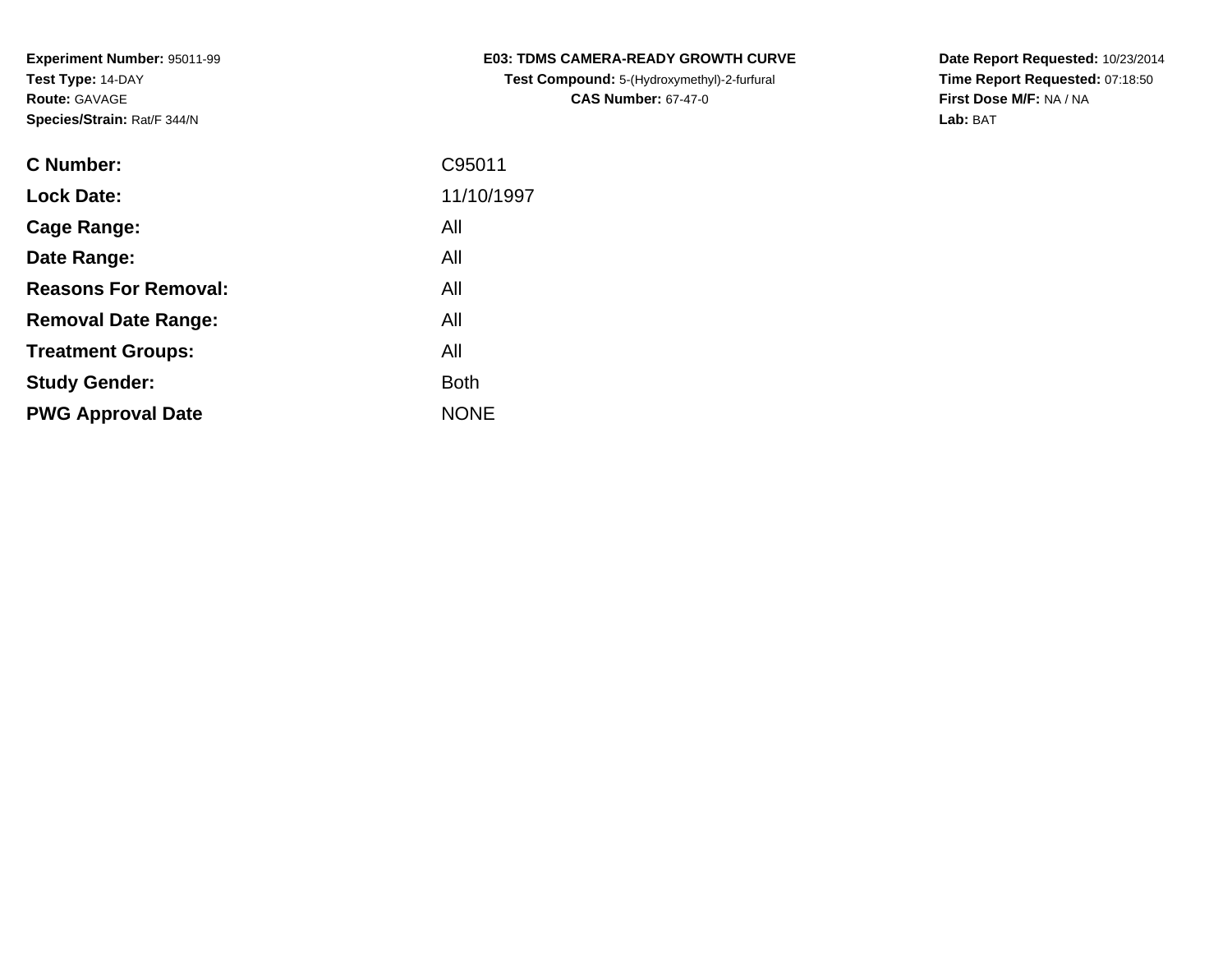#### **E03: TDMS CAMERA-READY GROWTH CURVE**

**Test Compound:** 5-(Hydroxymethyl)-2-furfural

**CAS Number:** 67-47-0

**Date Report Requested:** 10/23/2014**Time Report Requested:** 07:18:50**First Dose M/F:** NA / NA**Lab:** BAT

## **MALE**

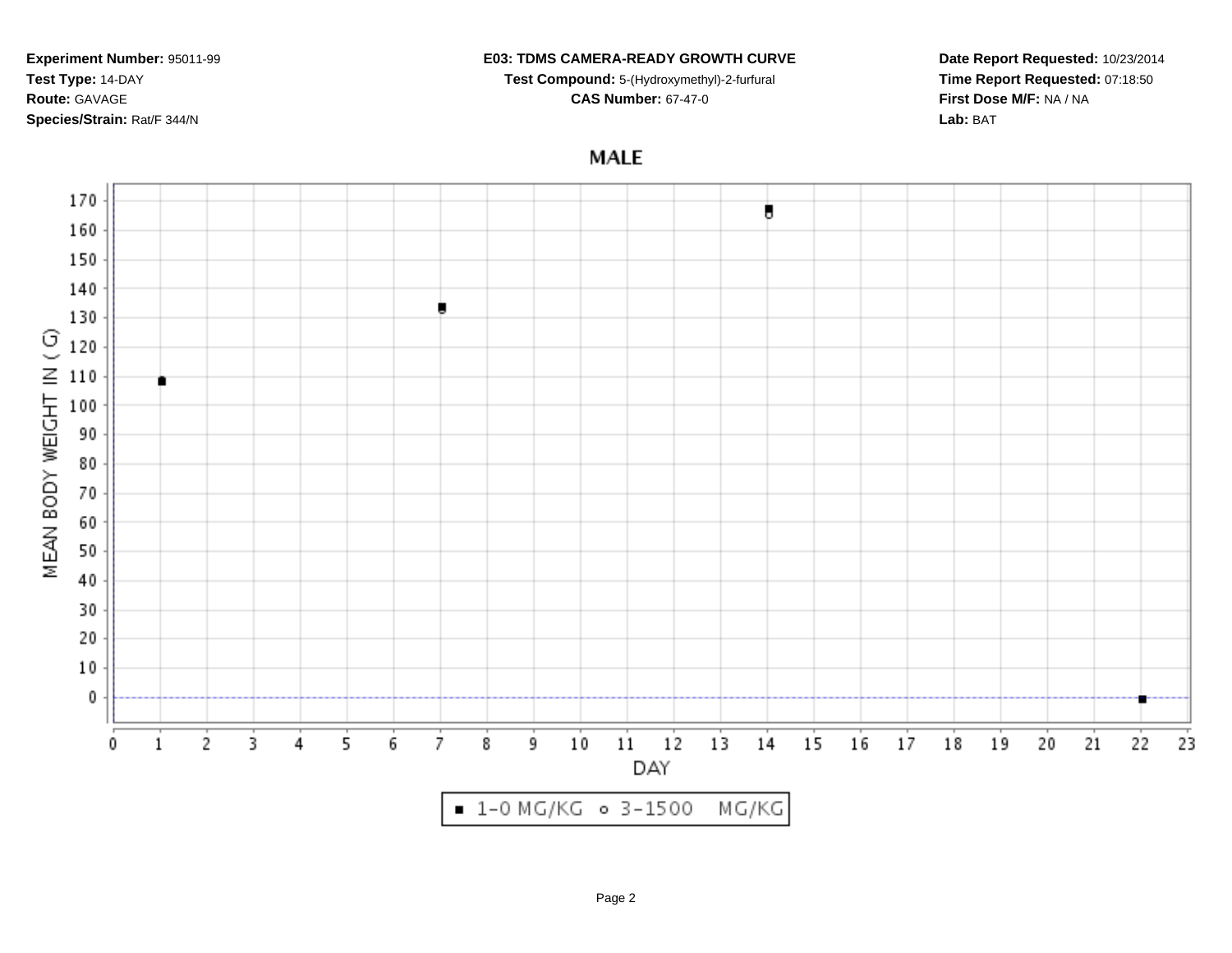## **E03: TDMS CAMERA-READY GROWTH CURVE**

**Test Compound:** 5-(Hydroxymethyl)-2-furfural **CAS Number:** 67-47-0

\*\*\*END OF MALE DATA\*\*\*

**Date Report Requested:** 10/23/2014**Time Report Requested:** 07:18:50**First Dose M/F:** NA / NA**Lab:** BAT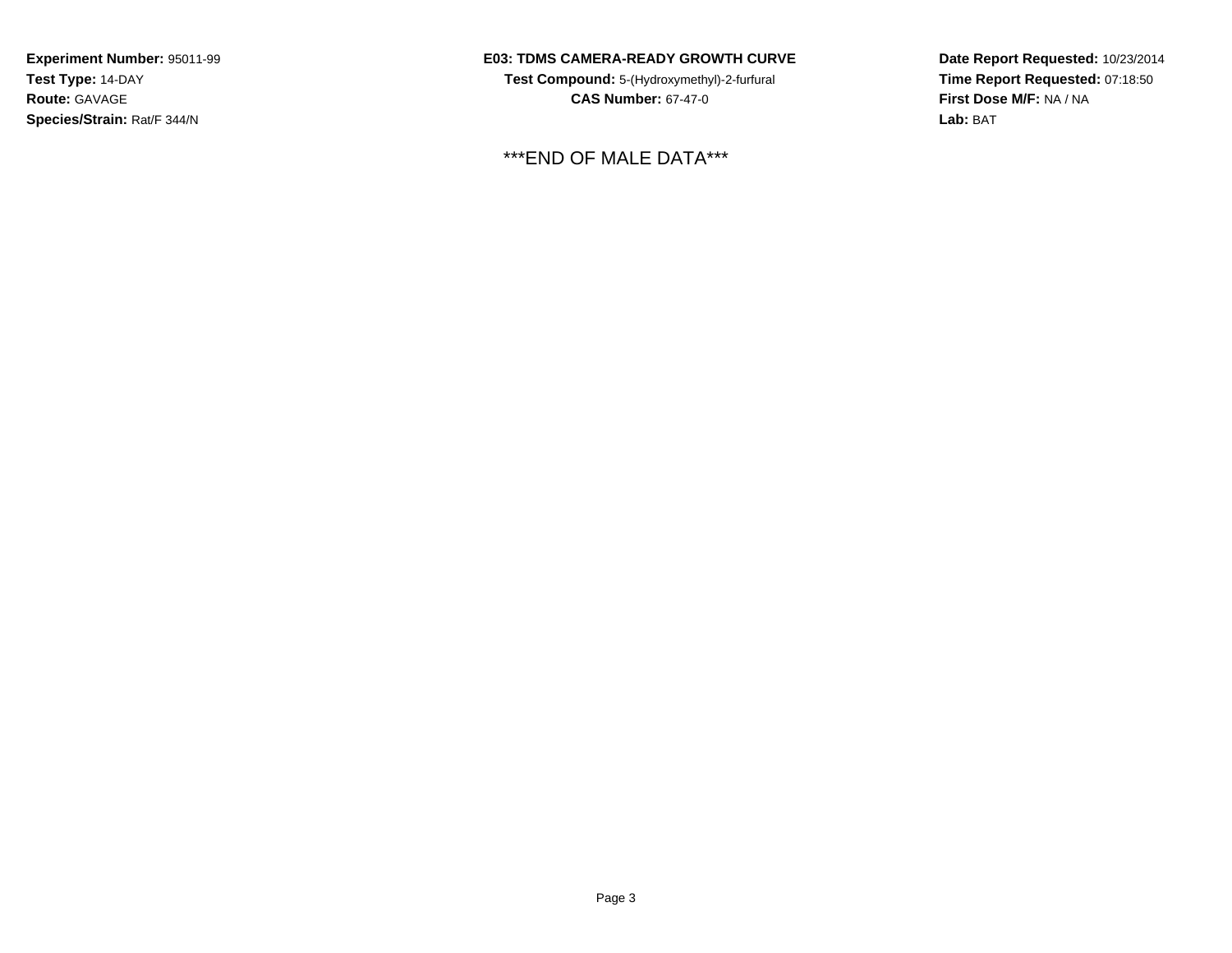#### **E03: TDMS CAMERA-READY GROWTH CURVE**

**Test Compound:** 5-(Hydroxymethyl)-2-furfural **CAS Number:** 67-47-0

**Date Report Requested:** 10/23/2014**Time Report Requested:** 07:18:50**First Dose M/F:** NA / NA**Lab:** BAT

# **FEMALE**